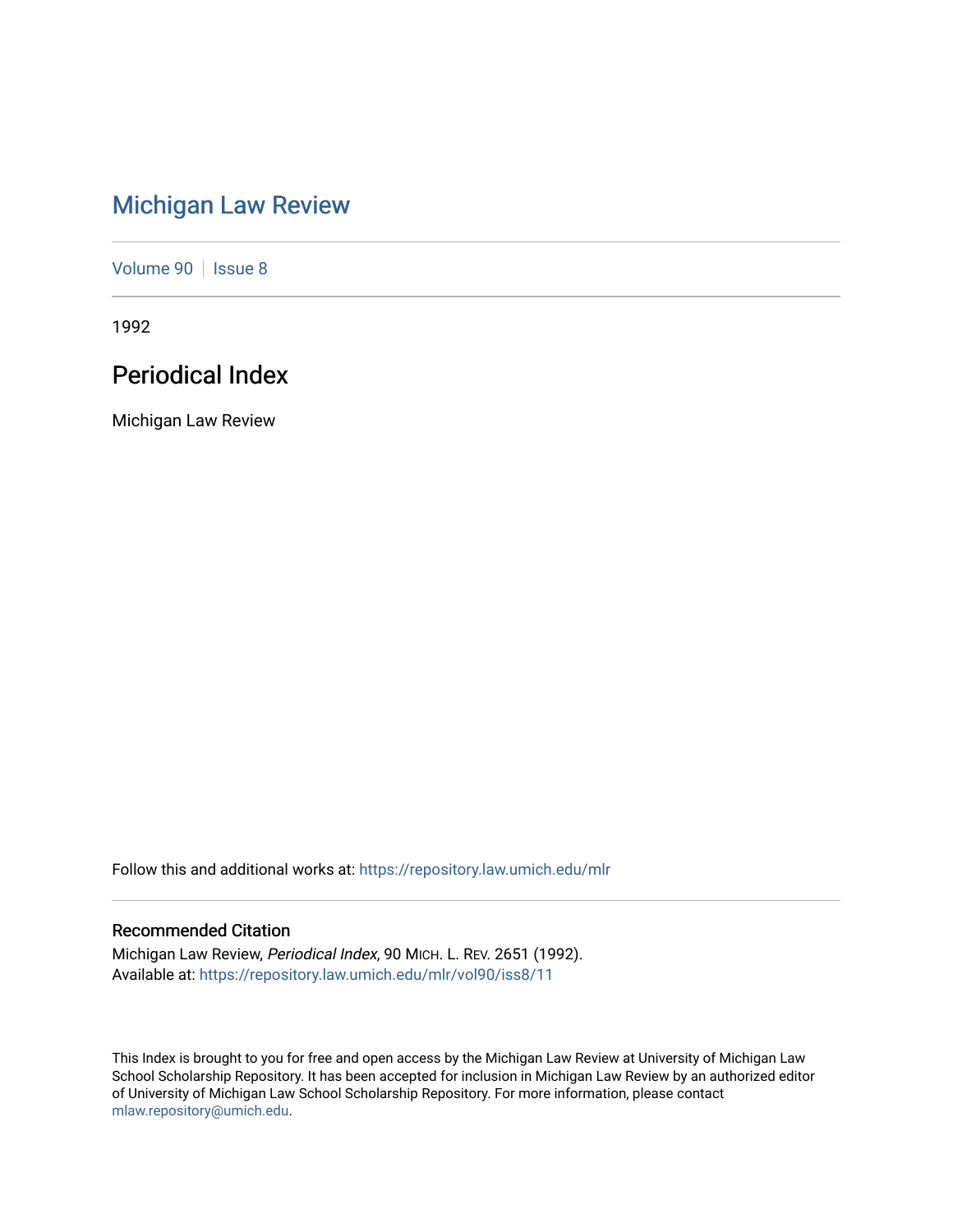## **PERIODICAL** INDEX

This Index includes *articles, comments,* and some of the longer *notes* and *recent developments*  that have appeared in leading reviews since the publication of the last issue of this *Review.* 

#### *ABORTION*

Unenumerated rights: whether and how *Roe* should be overruled. Ronald Dworkin. 59 U. Chi. L. Rev. 381-432 (Winter).

When is a pregnant minor mature? When is an abortion in her best interests? The Ohio Supreme Court applies Ohio's abortion parental notification law: *In re Jane Doe 1.* 60 U. Cin. L. Rev. 907-61 (No. 3).

*ACTIONS AND DEFENSES* 

See *Civil Procedure.* 

#### *ADMINISTRATIVE AGENCIES*

See also *Administrative Law, Constitutional Theory, Statutes.* 

Forbearance agreements: invalid contracts for the surrender of sovereignty. 92 Colum. L. Rev. 426-73 (Mar.).

#### *ADMINISTRATIVE LAW*

See also *Government.* 

Coordinating judicial review in administrative law. Harold H. Bruff. Commentary by Alex Kozinski. 39 UCLA L. Rev. 1193-250 (June).

Organizing adjudication: reflections on the prospect for artisans in the age of robots. Jerry L. Mashaw. 39 UCLA L. Rev. 1055-65 (June).

Reflections upon the federal administrative Judiciary. Paul R. Verkuil. Commentary by William Robie. 39 UCLA L. Rev. 1341-69 (June).

Revisiting *Overton Park:* political and judicial controls over administrative actions affecting the community. Peter L. Strauss. Commentary by Lucie E. White. 39 UCLA L. Rev. 1251-340 (June).

Thurgood Marshall and the administrative state. Jonathan Weinberg. 38 Wayne L. Rev. llS-61 (Fall).

## *ADMINISTRATIVE PROCEDURE*

Toward a new California administrative procedure act: adjudication fundamentals. Michael Asimow. 39 UCLA L. Rev. 1067-192 (June).

#### *ADOPTION*

"A lost generation": the battle for private enforcement of the Adoption Assistance and Child Welfare Act of 1980. Barbara L. Atwell. 60 U. Cin. L. Rev. 593-647 (No. 3).

Getting the whole truth and nothing but the truth: the limits of liability for wrongful adoption. D. Marianne Brower Blair. 67 Notre Dame L. Rev. 851-969 (No. 4).

When love is not enough: toward a unified wrongful adoption tort. 105 Harv. L. Rev. 1761-79 (May).

#### *ADVERTISING*

See *Insurance.* 

#### *AFFIRMATIVE ACTION*

Fighting minority underrepresentation in publicly funded construction.

The silenced majority: *Martin v. Wilks* and the legislative response. Susan S. Grover. 1992 U. Ill. L. Rev. 43-103 (No. 1).

#### *AGE DISCRIMINATION*

Jury computation of front pay under the Age Discrimination in Employment Act. 76 Minn. L. Rev. 985-1016 (Apr.).

#### *ANTITRUST LAW*

See also *Prices.* 

Corporate law through an antitrust lens. Edward B. Rock. 92 Colum. L. Rev. 497-561 (Apr.).

The courts' assault on the Robinson-Patman Act. 92 Colum. L. Rev. 634-50 (Apr.).

#### *ATTORNEY-CUENT PRIVILEGE*

See *Attorneys.* 

#### *ATTORNEYS*

Pluralizing the client-lawyer relationship. John Leubsdorf. 77 Cornell L. Rev. 825-42 (May).

Regulation of attorneys under California's Talent Agencies Act: a tautological approach to protecting artists. 80 Cal. L. Rev. 471-511 (Mar.).

#### *ATTORNEYS' FEES*

See also *Settlements.* 

Nominal damages, nominal victory: *Estate*  of Farrar v. Cain's improper limit on awards of attorneys' fees under § 1988. 76 Minn. L. Rev. 1251-81 (May).

## *BANKS AND BANKING*

See also *Administrative Agencies.* 

Capital-based regulation and U.S. banking reform. 101 Yale L.J. 1525-49 (May).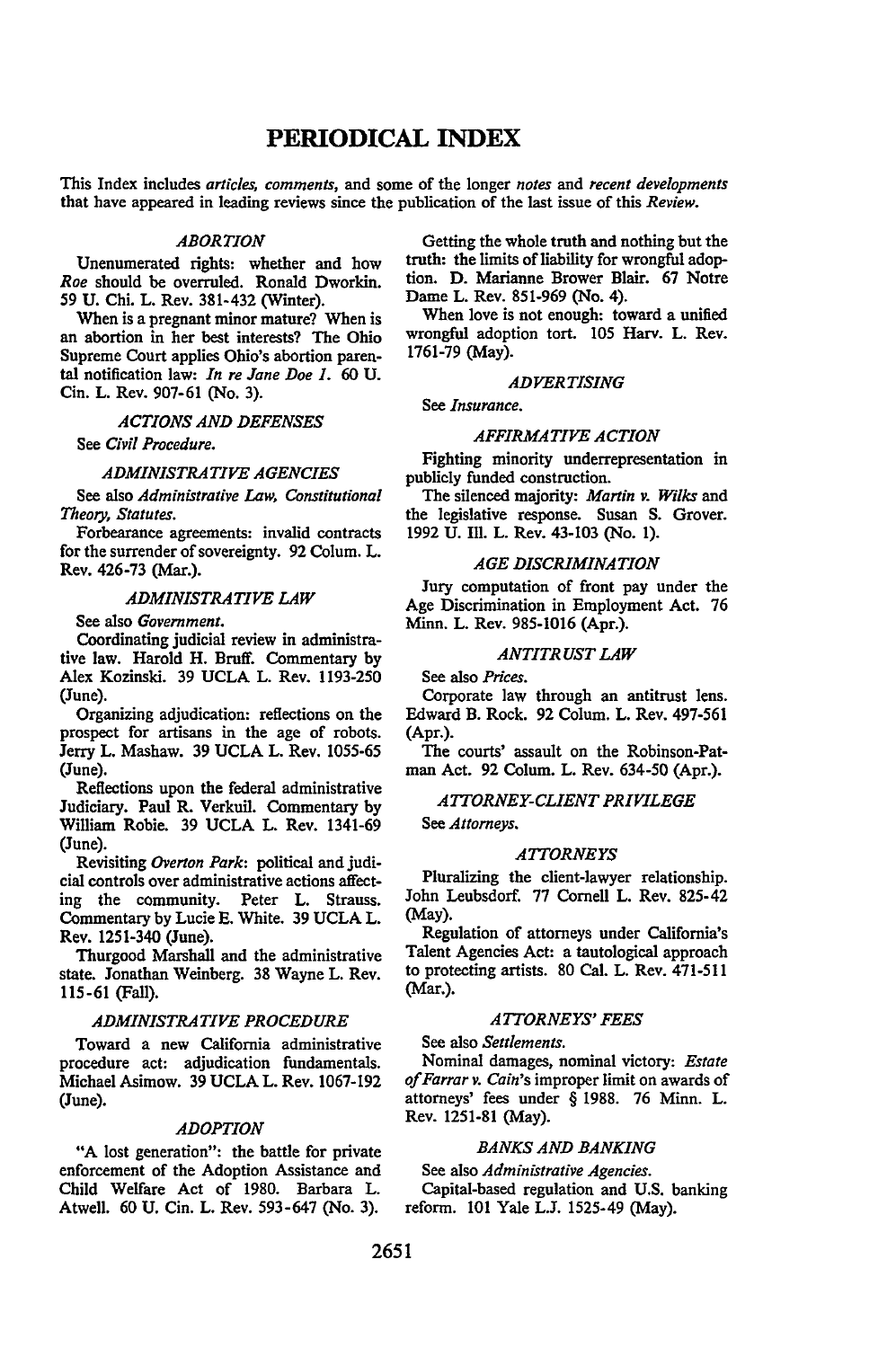## *BAR ASSOCIATIONS*

See also *Legal Profession.*  A proposal for an empirical interpretation of canon 5. 65 S. Cal. L. Rev. 1639-74 (Mar.).

#### *BATTERED WOMEN*

See *Expert Witnesses.* 

#### *BLUE SKY LAWS*

State Blue Sky laws: a stronger case for federal pre-emption due to increasing internationalization of securities markets. 86 Nw. U. L. Rev. 753-81 (Spring).

*CAPITAL PUNISHMENT* 

See *First Amendment.* 

#### *CHILD ABUSE*

See *Confrontation Clause.* 

#### *CHILDREN*

See *Adoption.* 

#### *CIVIL PROCEDURE*

See also *Affirmative Action.* 

Discovery in federal demand-refused derivative litigation. 105 Harv. L. Rev. 1025-44 (Mar.).

The fate of pending motions on appeal from judgment: the consequences of Minnesota's Rule of Civil Appellate Procedure 104.01. 76 Minn. L. Rev. 1041-70 (Apr.).

Punitive civil sanctions: the middleground between criminal and civil law. Kenneth Mann. Comments by John C. Coffee, Jr., Abraham S. Goldstein & Franklin E. Zimring. 101 Yale L.J. 1795-908 (June).

The sanction for violation of California's one-action rule. 79 Cal. L. Rev. 1601-42 (Dec.).

Work product revisited: a comment on rethinking work product. Ronald J. Allen. Reply by Elizabeth G. Thornburg. 78 Va. L. Rev. 949-66 (May).

#### *CIVIL RIGHTS*

#### See also *Affirmative Action, Philosophy.*

Decisions denying the appointment of counsel and the final judgment rule in civil rights litigation. 86 Nw. U. L. Rev. 782-819 (Spring).

The imperial scholar revisited: how to marginalize outside writing, ten years later. Richard Delgado. 140 U. Pa. L. Rev. 1349-72 (Apr.).

Retroactive application of the Civil Rights Act of 1991 to pending cases. 90 Mich. L. Rev. 2035-78 (June).

The Sherman amendment: congressional rejection of communal liability for civil rights violations. 39 UCLA L. Rev. 1371-424 (June).

## *CLASS ACTIONS*

Merit-based class action certification: old wine in a new bottle. 78 Va. L. Rev. 1001-44 (May).

#### *COLLATERAL ESTOPPEL*

Exposing the extortion gap: an economic analysis of the rules of collateral estoppel. 105 Harv. L. Rev. 1940-60 (June).

## *COLLEGES AND UNIVERSITIES*

See *Inventions.* 

## *COMMERCIAL SPEECH*

See *Freedom of Speech.* 

#### *COMPARATIVE LAW*

See *Foreign Law.* 

#### *COMPUTER SOFTWARE*

See *Intellectual Property.* 

#### *COMPUTERS*

See also *Copyright.* 

Dueling forums: the public forum doctrine's failure to protect the electronic forum. 60 U. Cin. L. Rev. 757-95 (No. 3).

#### *CONFLICT OF LAWS: CONTRACTS*

My way and the highway: the law and economics of choice of forum clauses in consumer form contracts. Lee Goldman. 86 Nw. U. L. Rev. 700-41 (Spring).

#### *CONFRONTATION CLAUSE*

To hide in plain sight: child abuse, closed circuit television, and the confrontation clause. 60 U. Cin. L. Rev. 827-56 (No. 3),

## *CONSTITUTIONAL AMENDMENTS*  See *Environmental Law.*

#### *CONSTITUTIONAL LAW*

See also *Abortion, Courts, Evidence, Feminism, Freedom of Speech, Infants, Marriage, Religion.* 

The article I, section 7 game. William N. Eskridge, Jr. & John Ferejohn. 80 Geo. L.J. 523-64 (Feb.).

The Bill of Rights: a century of progress. John Paul Stevens. 59 U. Chi. L. Rev. 13-38 (Winter).

Celebrating (?) the Bill of Rights: the root, branch, and foliage of American liberty. Norman Dorsen. 80 Ky. L.J. 843-60 (No. 3).

Constitution and *ku/turkampf:* a reading of the shadow theology of Justice Brennan. 140 U. Pa. L. Rev. 1049-110 (Jan.).

The constitutional implications of school choice. 1992 Wis. L. Rev. 459-SlO (No. 2).

Disposing of the dormant commerce clause barrier: keeping waste at home. 76 Minn. L. Rev. 1219-50 (May).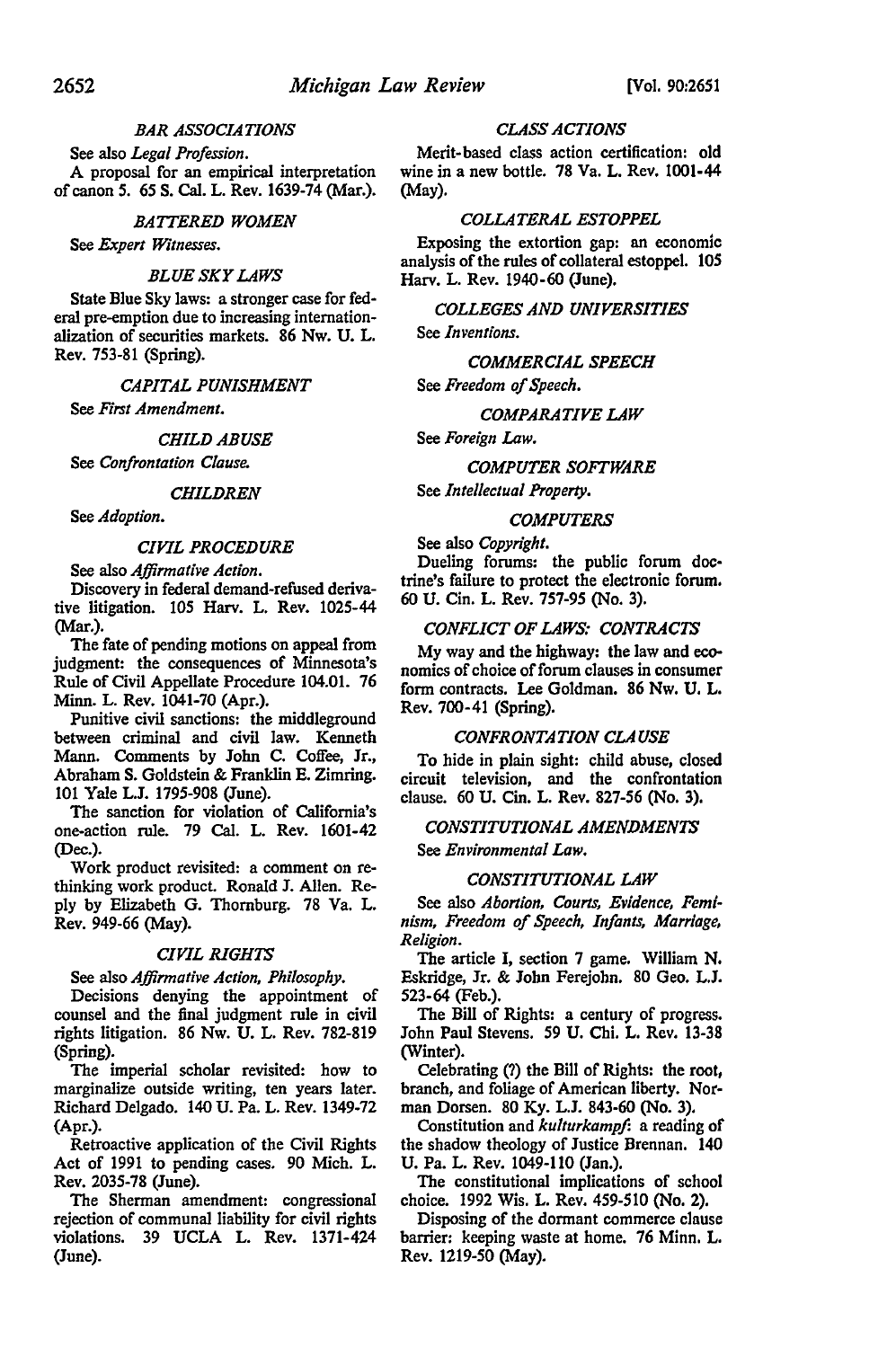An economic appreciation of the Bill of Rights: the limits and potential of law and economics in discussing constitutional issues. Thomas S. Ulen. 1992 U. Ill. L. Rev. 189-212 (No. 1).

The Hughes Court and the beginning of the end of the "separate but equal" doctrine. A. Leon Higginbotham, Jr. & William C. Smith. 76 Minn. L. Rev. 1099-131 (May).

Legal reasoning from the top down and from the bottom up: the question of unenumerated constitutional rights. Richard A. Posner. 59 U. Chi. L. Rev. 433-50 (Winter).

Liberties, fair values, and constitutional method. Frank I. Michelman. 59 U. Chi. L. Rev. 91-114 (Winter).

An open letter to Justice Clarence Thomas from a federal judicial colleague. A. Leon Higginbotham, Jr. 140 U. Pa. L. Rev. 1005-28 (Jan.).

Partisan rhetoric, constitutional reality, and political responsibility: the troubling constitutional consequences of achieving D.C. statehood by simple legislation. Adam H. Kurland. 60 Geo. Wash. L. Rev. 475-505 (Jan.).

Penumbral reasoning on the right. Glenn H. Reynolds. 140 U. Pa. L. Rev. 1333-48 (Apr.).

Rights in twentieth-century constitutions. Mary Ann Glendon. 59 U. Chi. L. Rev. 519- 38 (Winter).

The role of a Bill of Rights. David A. Strauss. 59 U. Chi. L. Rev. 539-65 (Winter).

The Senate, the Constitution, and the confirmation process. David A. Strauss & Cass R. Sunstein. 101 Yale L.J. 1491-524 (May).

The structural Constitution: unitary executive, plural judiciary. Steven G. Calabresi & Kevin H. Rhodes. 105 Harv. L. Rev. 1153- 216 (Apr.).

Toward a constitutional analysis of the right to intrastate travel. 86 Nw. U. L. Rev. 820-57 (Spring).

Toward a new functional methodology in appointments clause analysis. 60 Geo. Wash. L. Rev. 536-61 (Jan.).

Uncommon law and the Bill of Rights: the woes of constitutionalizing state common-law torts. Elaine W. Shoben. 1992 U. Ill. L. Rev. 173-87 (No. 1).

What is a postmodern constitutionalism? J.M. Balkin. 90 Mich. L. Rev. 1966-90 (June).

Whatever happened to the Bill of Rights? a criminal defense lawyer's perspective. J. Steven Beckett. 1992 U. Ill. L. Rev. 213-18 (No. 1).

## *CONSTITUTIONAL THEORY*

A civic republican justification for the bureaucratic state. Mark Seidenfeld. 105 Harv. L. Rev. 1511-76 (May).

Justice Scalia's history and tradition: the chief nightmare in Professor Tribe's anxiety closet. 78 Va. L. Rev. 581-622 (Mar.).

The meaning of equality and the interpretive tum. Robin West. 66 Chi.-Kent L. Rev. 451-80 (No. 2).

Originalism through Raz-colored glasses. 140 U. Pa. L. Rev. 1389-428 (Apr.).

Republican revival/interpretive turn. Stephen M. Feldman. 1992 Wis. L. Rev. 679-732 (No. 3).

## *CONTRACTS*

See also *Legal History.* 

Balancing the buyer's right to recover for precontractual misstatements and the seller's ability to disclaim express warranties. 76 Minn. L. Rev. 1189-218 (May).

The sound of silence: default rules and contractual consent. Randy E. Barnett. 78 Va. L. Rev. 821-911 (May).

A survey of contract practice and policy. Russell J. Weintraub. 1992 Wis. L. Rev. 1-60 (No. 1).

## *CONTRACTS: OFFER AND ACCEPTANCE*

See *Contracts.* 

#### *COPYRIGHT*

Does a copyright coowner's duty to account arise under federal law? 90 Mich. L. Rev. 1998-2034 (June).

Let the hackers hack: allowing the reverse engineering of copyrighted computer programs to achieve compatibility. 140 U. Pa. L. Rev. 1999-2050 (May).

#### *CORPORATE ACQUISITIONS AND MERGERS*

See *Corporate Reorganization.* 

#### *CORPORATE OFFICERS*

Two thoughts about insider preferences. Jay L. Westbrook. 76 Minn. L. Rev. 73-99 (Oct.).

## *CORPORATE REORGANIZATION*

A problem of mixed motives: applying *Unocal* to defensive ESOPs. 92 Colum. L. Rev. 851-86 (May).

#### *CORPORATE TAXES*

See *Taxation.* 

#### *CORPORATIONS*

See *Antitrust Law, Taxation.*  Corporate bondholders and debtor opportu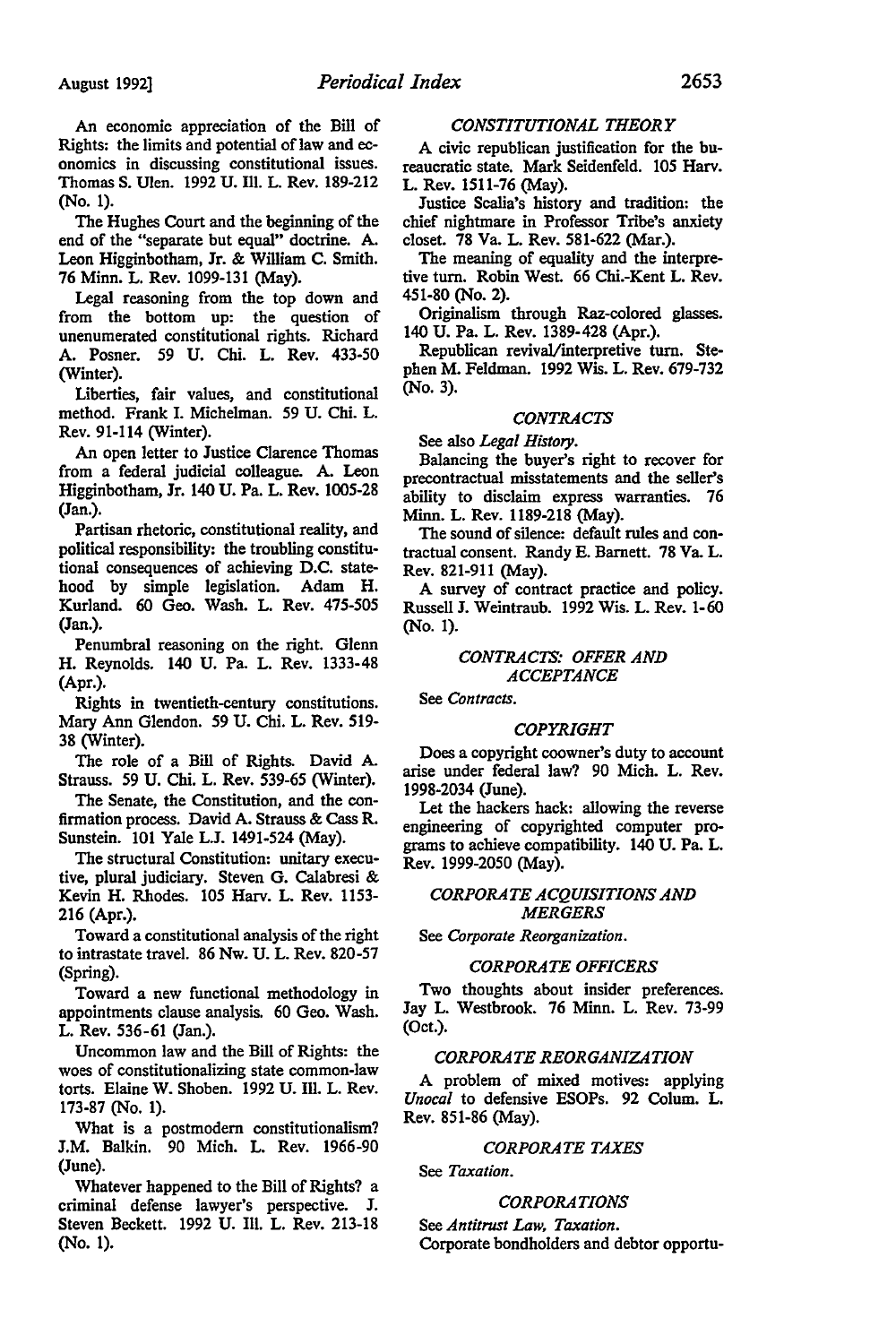nism; in bad times and good. Victor Brudney. 105 Harv. L. Rev. 1821-78 (June).

Corporate probation under the new organizational sentencing guidelines. 101 Yale L.J. 2017-42 (June).

Federalism and the corporation: the desirable limits on state competition in corporate law. Lucian Arye Bebchuck. 105 Harv. L. Rev. 1435-510 (May).

Game theory, law, and the concept of competition. Martin Shubik. 60 U. Cin. L. Rev. 285-303 (Fall).

*Pedro v. Pedro:* consequences for closely held corporations and the At-Will Doctrine in Minnesota. 76 Minn. L. Rev. 1071-97 (Apr.).

#### *COURTS*

See also *Legislative Bodies, Sex Crimes, Statutes.* 

Divesting the courts: breaking the judicial monopoly on constitutional interpretation. Lawrence C. Marshall. 66 Chi.-Kent L. Rev. 481-505 (No. 2).

Divided justice: a commentary on the nomination and confirmation of Justice Thomas. Michael J. Gerhardt. 60 Geo. Wash. L. Rev. 969-96 (Apr.).

Liberation, dreams, and hard work: an essay on tribal court jurisprudence. Frank Pommersheim. 1992 Wis. L. Rev. 411-57 (No. 2).

#### *CRIMINAL LAW*

See *Constitutional Law.* 

*CRIMINAL PROCEDURE* 

See *International Law.* 

#### *CRIMINAL RESPONSIBILITY*

See *Philosophy.* 

#### *CRITICAL LEGAL STUDIES*

Sympathy as a legal structure. 105 Harv. L. Rev. 1961-80 (June).

#### *DEBTOR AND CREDITOR*

Much ado about lending: continuing vitality of the *Fleet Factors* decision. 80 Geo. L.J. 809-41 (Feb.).

#### *DELEGATION OF POWERS*

See *Constitutional Law.* 

#### *DEMOCRACY*

See *Elections.* 

## *DISCRIMINATION*

See *Affirmative Action, Civil Rights.* 

#### *DOMESTIC RELATIONS*

See also *Family Law.* 

Light thoughts and night thoughts on the American family. Judith T. Younger. 76 Minn. L. Rev. 891-915 (Apr.).

## *DRIVING WHILE INTOXICATED*

See *Government Immunity* & *Liability.* 

#### *DUE PROCESS OF LAW*

See *Constitutional Theory.* 

#### *ECONOMICS*

See also *Constitutional Law, Income Tax.*  Self-paternalism in the marketplace. Bailey Kuklin. 60 U. Cin. L. Rev. 649-712 (No. 3).

#### *EDUCATION*

Inner-city single-sex schools: educational reform or invidious discrimination? 105 Harv. L. Rev. 1741-60 (May).

Theoretical foundations for a right to education under the U.S. Constitution: a beginning to the end of the national education crisis. Susan H. Bitensky. 86 Nw. U. L. Rev. 550-642 (Spring).

## *ELECTIONS*

See also *Voting.* 

President Quayle? Akhil Reed Amar & Vik Amar. 78 Va. L. Rev. 913-47 (May).

Voting rights, home rule, and metropolitan governance: the secession of Staten Island as a case study in the dilemmas of local self-determination. Richard Brilfault. 92 Colum. L. Rev. 775-850 (May).

## *ELECTRONIC SURVEILLANCE*

See *National Security.* 

## *EMINENT DOMAIN*

See *Rents* & *Rent Control.* 

## *EMPLOYER AND EMPLOYEE*

See *Family Law.* 

#### *ENDANGERED SPECIES*

See *Environmental Protection.* 

#### *ENVIRONMENTAL LAW*

See also *International Law.* 

"Ask a silly question . . .": contingent valuation of natural resource damages. 105 Harv. L. Rev. 1981-2000 (June).

*Hunt v. Chemical Waste Management, Inc.:*  Alabama attempts to spread the nation's hazardous waste disposal burden by imposing a higher tax on out-of-state hazardous waste. 67 Notre Dame L. Rev. 1215-67 (No. 4).

Lender liability under CERCLA: interpreting the security interest exemption using common-law principles of lender liability. 67 Notre Dame L. Rev. 1161-213 (No. 4).

Reclaiming environmental law: a normative critique of comparative risk analysis. Donald T. Hornstein. 92 Colum. L. Rev. 562- 633 (Apr.).

Remedies for environmental racism: a view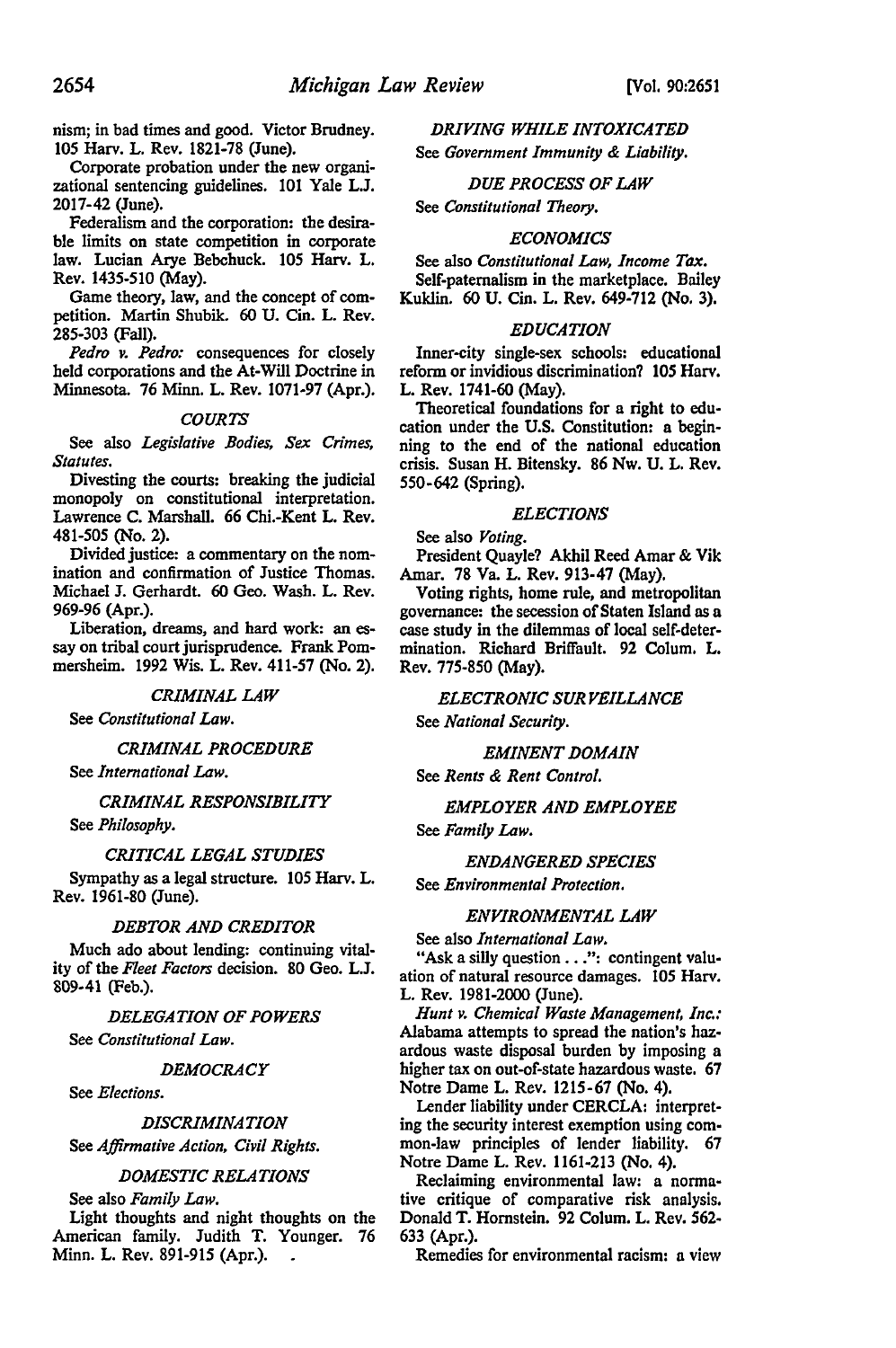from the field. Luke W. Cole. 90 Mich. L. Rev. 1991-97 (June).

Should we green the bill? Eric T. Freyfogle. 1992 U. Ill. L. Rev. 159-71 (No. 1).

#### *ENVIRONMENTAL PROTECTION*

## See also *Environmental Law.*

Ecosystems, economics, and ethics: protecting biological diversity at home and abroad. 65 S. Cal. L. Rev. 2039-79 (May).

## *EQUAL PROTECTION*

See also *Constitutional Theory.*  Corruption of blood and equal protection: why the sins of the parents should not matter. 44 Stan. L. Rev. 727-57 (Feb.).

#### *ESTABLISHMENT CLAUSE*

Alternatives to entanglement. David E. Steinberg. 80 Ky. L.J. 691-737 (No. 3).

Rethinking the incorporation of the Establishment Clause: a federalist view. 105 Harv. L. Rev. 1700-19 (May).

#### *ETHICS*

See *Philosophy, Transsexualism.* 

#### *EUGENICS*

Vital essences and human wholeness: the social readings of biological information. Daniel J. Kevles. Comments by E. Donald Elliott & Evelyn Fox Keller. 65 S. Cal. L. Rev. 255-91 (Nov.).

#### *EUTHANASIA*

See *Right To Die.* 

#### *EVIDENCE*

Constitutional dimensions of hearsay reform: toward a three-dimensional Confrontation Clause. Eileen A. Scallen. 76 Minn. L. Rev. 623-54 (Feb.).

The constitutionalization of hearsay: the extent to which the Fifth and Sixth Amendments permit or require the liberalization of the hearsay rules. Edward J. lmwinkelried. 76 Minn. L. Rev. 521-55 (Feb.).

The deconstitutionalization of the Confrontation Clause: a proposal for a prosecutorial restraint model. Margaret A. Berger. Commentary by Randolph N. Jonakait. 76 Minn. L. Rev. 557-621 (Feb.).

Experts as hearsay conduits: confrontation abuses in opinion testimony. Ronald L. Carlson. Commentary by David L. Faigman. 76 Minn. L. Rev. 859-89 (Feb.).

The Federal Rules of Evidence after sixteen years-the effect of "plain meaning" jurisprudence, the need for an advisory committee on the Rules of Evidence, and suggestions for selective revision of the rules. Edward R. Becker & Aviva Orenstein. 60 Geo. Wash. L. Rev. 857-914 (Apr.).

Hearsay logic. Peter Tillers & David Schum. 76 Minn. L. Rev. 813-58 (Feb.).

The Hearsay Rule at work: has it been abolished de facto by judicial decision? Eleanor Swift. Commentary by Myrna S. Raeder. 76 Minn. L. Rev. 473-519 (Feb.).

Juror decision making and the evaluation of hearsay evidence. Peter Miene, Roger C. Park & Eugene Borgida. 76 Minn. L. Rev. 683-701 (Feb.).

Jurors' perceptions of eyewitness and hearsay evidence. Margaret Bull Kovera, Roger C. Park & Steven D. Penrod. 76 Minn. L. Rev. 703-22 (Feb.).

Of hearsay and its analogues. Mirjan Damaska. Commentary by Dale A. Nance. 76 Minn. L. Rev. 425-72 (Feb.).

Post-modem hearsay reform: the importance of complexity. Christopher B. Mueller. 76 Minn. L. Rev. 367-423 (Feb.).

Researching the Hearsay Rule: emerging findings, general issues, and future directions. Richard F. Rakos & Stephan Landsman. 76 Minn. L. Rev. 655-82 (Feb.).

Toward a partial economic, game-theoretic analysis of hearsay. Richard D. Friedman. Commentary by Ronald J. Allen. 76 Minn. L. Rev. 723-812 (Feb.).

## *EXPERT WITNESSES*

Expert witnesses and sufficiency of evidence in toxic substances litigation: the legacy of *Agent Orange* and Bendectin litigation. 86 Nw. U. L. Rev. 643-99 (Spring).

Ohio joins the majority and allows expert testimony on the battered woman syndrome: *State v. Koss.* 60 U. Cin. L. Rev. 877-905 (No. 3).

#### *FAMILY LAW*

Conflicting demands meet conflict of laws: ERISA preemption of Wisconsin's Family and Medical Leave Act. 1992 Wis. L. Rev. 809-47 (No. 3).

## *FEDERAL PREEMPTION*

See *Blue Sky Laws.* 

## *FEMINISM*

See also *International Law.* 

The book of"A". Linda R. Hirshman. Responses by Richard A. Posner & Martha C. Nussbaum. 70 Texas L. Rev. 971-1037 (Mar.).

Feminism, labor, and power. Marion Crain. 65 S. Cal. L. Rev. 1819-86 (May).

The politics of women's wrongs and the Bill of"Rights": a bicentennial perspective. Mary E. Becker. 59 U. Chi. L. Rev. 453-517 (Winter).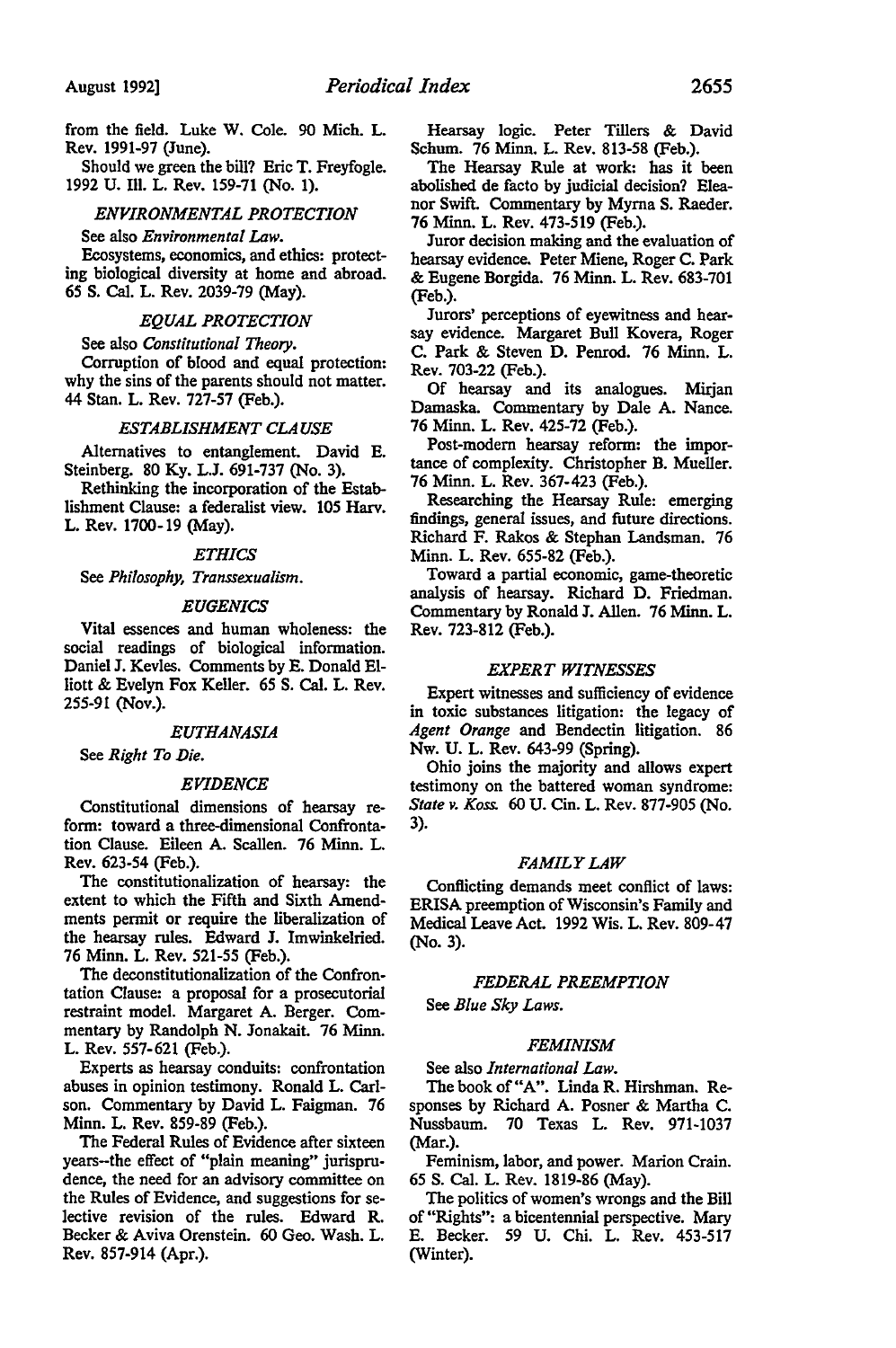#### *FIFTH AMENDMENT*

See *Securities.* 

#### *FIRST AMENDMENT*

See also *Freedom of Speech.* 

Bigotry, pornography, and the First Amendment: a theory of unprotected speech. Alon Hare!. *65* S. Cal. L. Rev. 1887-931 (May).

First amendment analysis of state regulations prohibiting the filming of prisoner executions. 60 Geo. Wash. L. Rev. 1042-80 (Apr.).

The new First Amendment jurisprudence: a threat to liberty. Charles Fried. *59* U. Chi. L. Rev. 225-53 (Winter).

*FOOD, DRUG AND COSMETIC LAW*  See *State Law.* 

## *FOREIGN LAW*

Last days. Inga Markovits. 80 Cal. L. Rev. 55-129 (Jan.).

#### *FORMS, LEGAL*

On ending the battle of the forms: problems with solutions. Corneill A. Stephens. 80 Ky. L.J. 815-42 (No. 3).

*FOURTEENTH AMENDMENT* 

See *Rape.* 

#### *FOURTH AMENDMENT*

*High Noon* revisited: commands of assistance by peace officers in the age of the Fourth Amendment. Jon C. Blue. 101 Yale L.J. 1475-90 (May).

Justice Thurgood Marshall: taking the Fourth Amendment seriously. Tracey Maclin. 77 Cornell L. Rev. 723-812 (May).

#### *FRAUD*

See *Securities.* 

(Winter).

#### *FREE EXERCISE CLAUSE*

See *Establishment Clause.* 

#### *FREEDOM OF RELIGION*

See also *Establishment Clause.*  Religious freedom at a crossroads. Michael W. McConnell. *59* U. Chi. L. Rev. 115-94

## *FREEDOM OF SPEECH*

See also *Computers.* 

The case of the vanishing public forum. G. Sidney Buchanan. 1991 U. III. L. Rev. 949-81 (No. 4).

Do not go gentle into that good night: the unquiet death of political patronage. 1992 Wis. L. Rev. 511-46 (No. 2).

Free speech now. Cass R. Sunstein. *59* U. Chi. L. Rev. 255-316 (Winter).

Justice Holmes and the modernization of

free speech jurisprudence: the human dimension. G. Edward White. 80 Cal. L. Rev. 391- 467 (Mar.).

Movies and product placement: is Hollywood turning films into commercial speech? 1992 U. III. L. Rev. 301-37 (No. 1).

Whither the public's right (not) to know? Milton, Malls, and multicultural speech. Steven Helle. 1991 U. III. L. Rev. 1077-100 (No. 4).

## *GENETIC ENGINEERING*

See also *Eugenics, International Trade.* 

Birthright or life sentence: controlling the threat of genetic testing. *65* S. Cal. L. Rev. 2081-128 (May).

Ownership of cell lines. Jean de Vellis. 65 S. Cal. L. Rev. 697-703 (Nov.).

Toward a general theory of constitutional personhood: a theory of constitutional personhood for transgenic humanoid species. 39 UCLA L. Rev. 1425-510 (June).

## *GOVERNMENT*

Twenty years of the Federal Advisory Committee Act: it's time for some changes. 65 S. Cal. L. Rev. 957-97 (Jan.).

## *GOVERNMENT CONTRACTS*

See *Administrative Agencies.* 

## *GOVERNMENT IMMUNITY AND UABILITY*

Governmental liability for negligent failure to detain drunk drivers. 77 Cornell L. Rev. 873-904 (May).

#### *GRAND JURY*

A critical look at rules governing grand jury subpoenas of attorneys. Fred C. Zacharias. 76 Minn. L. Rev. 917-56 (Apr.).

## *HEALTH*

See *Genetic Engineering, Sports.* 

## *HEALTH CARE INDUSTRY*

The bias of American politics: rationing health care in a weak state. James A. Morone. 140 U. Pa. L. Rev. 1923-38 (May).

Combining deliberation and fair representation in community health decisions. Jack H. Nagel. 140 U. Pa. L. Rev. 1965-85 (May).

Consumer expectations and access to health care. Leslie Pickering Francis. 140 U. Pa. L. Rev. 1881-917 (May).

Consumer expectations and access to health care: a commentary. Paul T. Menzel. 140 U. Pa. L. Rev. 1919-22 (May).

Cutting waste by making rules: promises, pitfalls, and realistic prospects. Jan Blustein & Theodore R. Marmor. 140 U. Pa. L. Rev. 1543-72 (May).

Defining an "adequate" package of health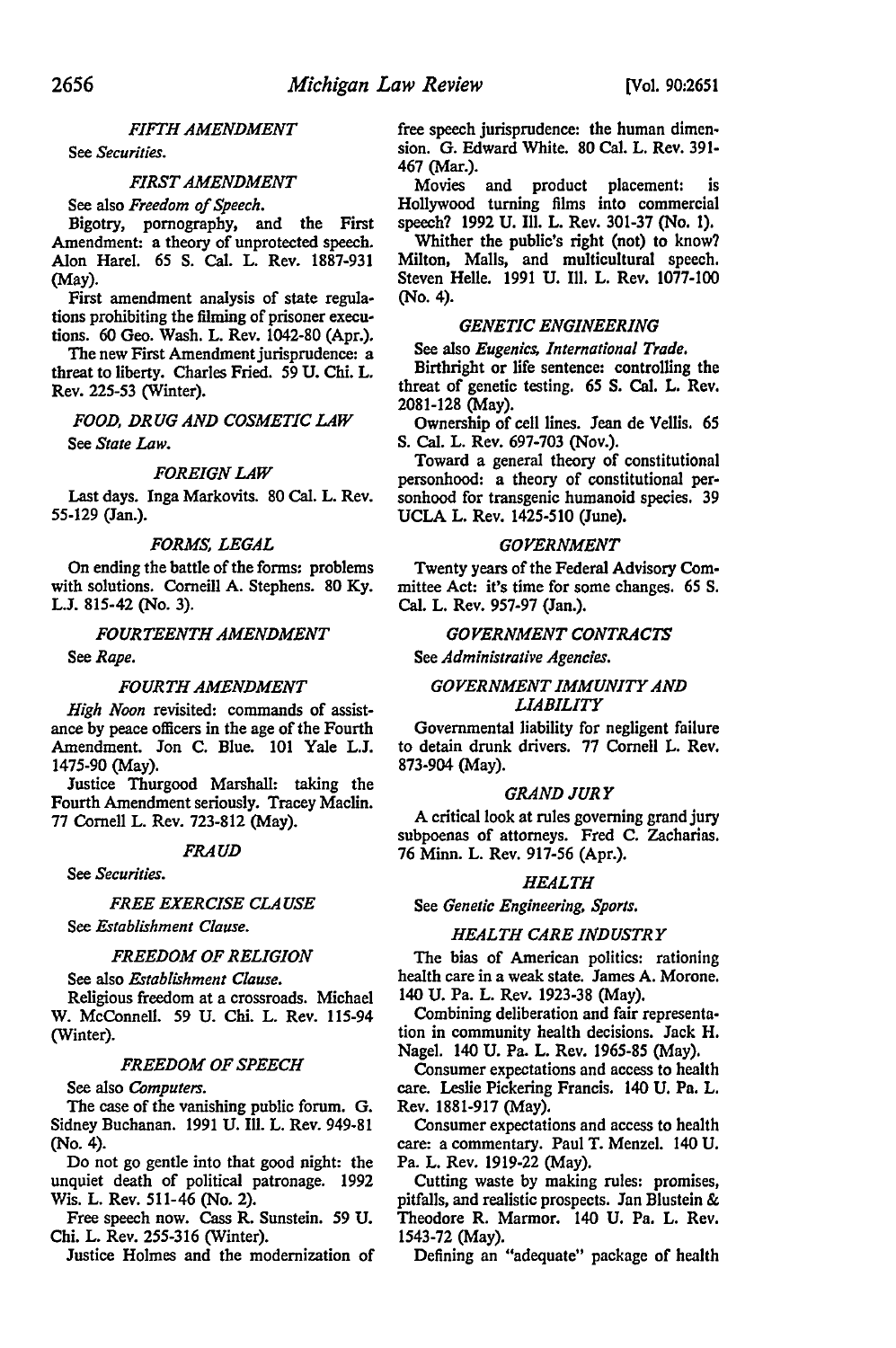care benefits. Paul E. Kalb. 140 U. Pa. L. Rev. 1987-98 (May).

The Emergency Medical Treatment & Active Labor Act: denial of emergency medical care because of improper economic motives. 67 Notre Dame L. Rev. 1121-60 (No. 4).

Health insurers' assessment of medical necessity. Mark A. Hall & Gerard F. Anderson. 140 U. Pa. L. Rev. 1637-712 (May).

Introduction to rationing. Theodore R. Marmor & Jan Blustein. 140 U. Pa. L. Rev. 1539-42 (May).

Just health care rationing: a democratic decisionmaking approach. Leonard M. Fleck. 140 U. Pa. L. Rev. 1597-636 (May).

Older Americans and the rationing of health care. Andrew H. Smith & John Rother. 140 U. Pa. L. Rev. 1847-57 (May).

Political accountability in health care rationing: in search of a new Jerusalem. Howard M. Leichter. 140 U. Pa. L. Rev. 1939-63 (May).

Professional judgment and the rationing of medical care. David Mechanic. 140 U. Pa. L. Rev. 1713-54 (May).

Prospective self-denial: can consumers contract today to accept health care rationing tommorow? Clark C. Havighurst. 140 U. Pa. L. Rev. 1755-808 (May).

Rationing health care: the unnecessary solution. Joseph A. Califano, Jr. 140 U. Pa. L. Rev. 1525-38 (May).

Rationing of health care: inevitable and desirable. Richard D. Lamm. 140 U. Pa. L. Rev. 1511-23 (May).

Rationing without justice: children and the American health system. Sara Rosenbaum. 140 U. Pa. L. Rev. 1859-80 (May).

Regulatory rationing: a solution to health care resource allocation. Robert H. Blank. 140 U. Pa. L. Rev. 1573-96 (May).

Should ethical and legal standards for physicians be changed to accommodate new models for rationing health care? Edward B. Hirshfeld. 140 U. Pa. L. Rev. 1809-46 (May).

#### *HISTORY*

See *Foreign Law.* 

#### *HUMAN RIGHTS*

See *International Law.* 

## *IMPLIED TRUSTS*

See *Securities.* 

#### *INCOME TAX*

A proposal for the indexation of debt for inflation. 140 U. Pa. L. Rev. 2051-95 (May).

## *INDIGENOUS PEOPLE*

See *Tort Claims Act.* 

#### *INFANTS*

See also *Adoption, Equal Protection, Health Care Industry, Witnesses.* 

Children and the Constitution. Homer H. Clark, Jr. 1992 U. Ill. L. Rev. 1-41 (No. 1).

## *INFORMATION SYSTEMS*

See *Computers, Legal History.* 

#### *INSIDER TRADING*

Insider trading in junk bonds. 105 Harv. L. Rev. 1720-40 (May).

#### *INSURANCE*

See also *Liability Insurance, Unemployment Insurance.* 

Advertising injury coverage: an overview. 65 S. Cal. L. Rev. 919-56 (Jan.).

#### *INTELLECTUAL PROPERTY*

Sui generis intellectual property protection for computer software. 60 Geo. Wash. L. Rev. 997-1041 (Apr.).

## *INTERNATIONAL LAW*

The benevolent paternalism of Japanese criminal justice. Daniel H. Foote. 80 Cal. L. Rev. 317-90 (Mar.).

International extradition, the principle of specialty, and effective treaty enforcement. 76 Minn. L. Rev. 1017-39 (Apr.).

International human rights and feminism: when discourses meet. Karen Engle. 13 Mich. J. Intl. L. 517-610 (Spring).

International regulation and control of the production and use of chemicals and pesticides: perspectives for a convention. Hans-Wolfgang Micklitz. 13 Mich. J. Intl. L. 653- 97 (Spring).

International service of process by mail under the Hague Service Convention. 13 Mich. J. Intl. L. 698-719 (Spring).

Measuring freedom? The UNDP Human Freedom Index. 13 Mich. J. Intl. L. 720-38 (Spring).

Perestroika African style: one-pariy government and human rights in Tanzania. 13 Mich. J. Intl. L. 611-52 (Spring).

Prosecution review commissions: Japan's answer to the problem of prosecutorial discretion. 92 Colum. L. Rev. 684-723 (Apr.).

## *INTERNATIONAL TRADE*

*Amgen, Inc. v. United States International Trade Commission:* designer genes don't fit. 76 Minn. L. Rev. 161-91 (Oct.).

## *INVENTIONS*

Faculty-generated inventions: who owns the golden egg? Pat K. Chew. 1992 Wis. L. Rev. 259-314 (No. 2).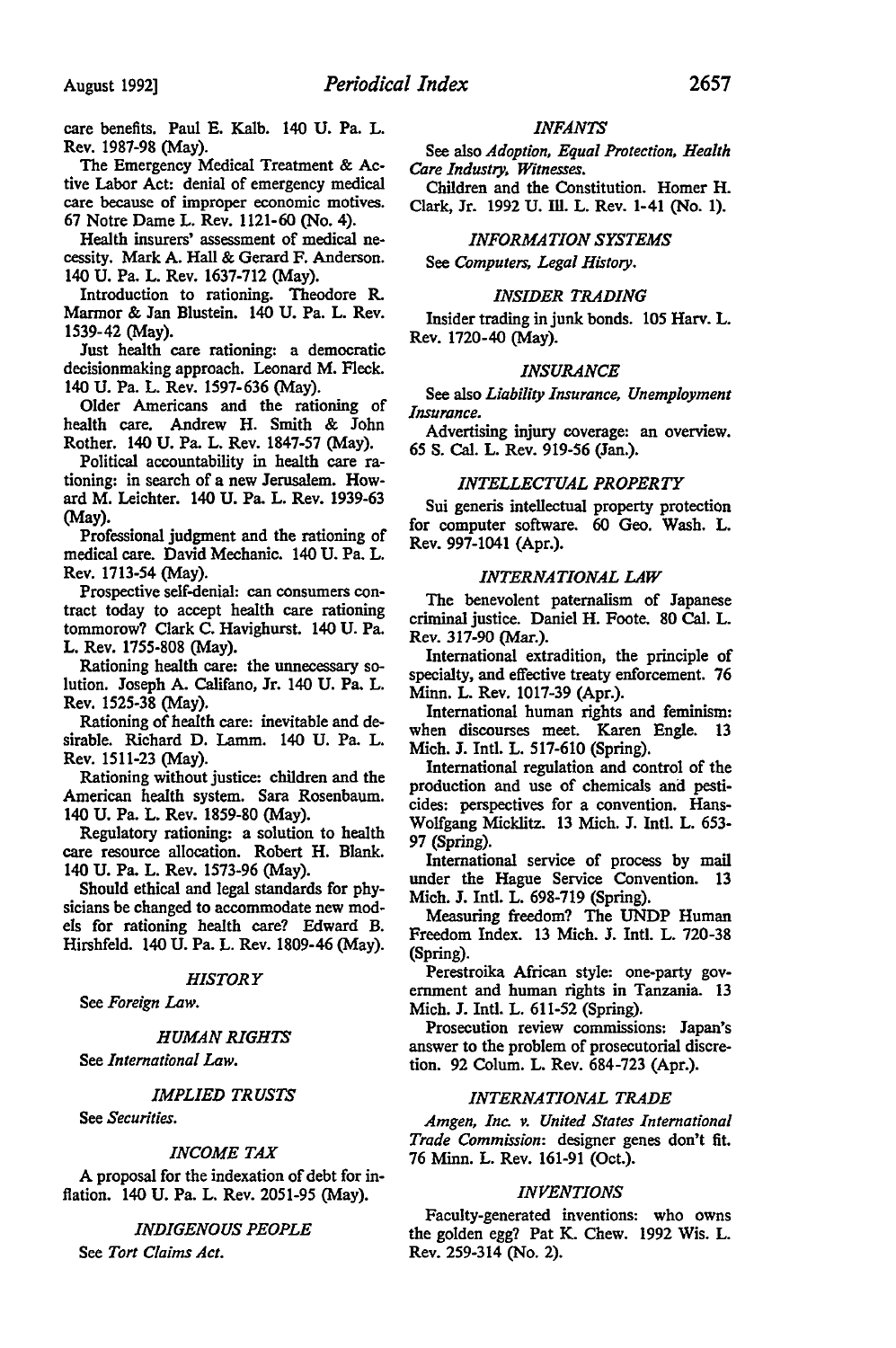#### *INVESTMENTS*

Agents watching agents: the promise of institutional investor voice. Bernard S. Black. 39 UCLA L. Rev. 811-93 (Apr.).

The value of institutional investor monitoring: the empirical evidence. Bernard S. Black. 39 UCLA L. Rev. 895-939 (Apr.).

#### *JUDGES*

See *Constitutional Law.* 

#### *JUDGMENTS*

For one litigant's sole relief: unforeseeable preclusion and the *Second Restatement.* 77 Cornell L. Rev. 905-53 (May).

#### *JUDICIAL ETHICS*

See *Bar Associations.* 

## *JUDICIAL REVIEW OF ADMINISTRATIVE ACTS*

See *Administrative Law.* 

## *JURIES*

See also *Evidence.* 

Beyond *Batson:* eliminating gender-based peremptory challenges. 105 Harv. L. Rev. 1920-39 (June).

Ending race discrimination in jury selection: whose right is it, anyway? Barbara D. Underwood. 92 Colum. L. Rev. 725-74 (May).

*State v. Lauis:* a missed opportunity to clarify when Jaw enforcement officials may serve as petit jurors in criminal trials. 1992 Wis. L. Rev. 751-84 (No. 3).

## *JURISPRUDENCE*

See also *Constitutional Theory, Courts, Legal Theory, Philosophy.* 

A critical reexamination of the takings jurisprudence. Glynn S. Lunney, Jr. 90 Mich. L. Rev. 1892-965 (June).

#### *JURY SELECTION*

State action and the peremptory challenge: evolution of the Court's treatment and implications for *Georgia v. McCollum.* 67 Notre Dame L. Rev. 1049-78 (No. 4).

## *LABOR LAW*

The new teamsters and the labor movement. George Feldman. 38 Wayne L. Rev. 527-83 (Winter).

#### *LAW AND ECONOMICS*

See *Conflict of Laws: Contracts.* 

#### *LAW SCHOOLS*

The Catholic law school. John T. Noonan, Jr. 67 Notre Dame L. Rev. 1037-48 (No. 4).

#### *LEASES*

*Kemp v. Miller:* commercial lessors beware. 1992 Wis. L. Rev. 171-96 (No. 1).

#### *LEGAL DRAFTING*

See *Forms, Legal.* 

## *LEGAL EDUCATION*

See *Law Schools.* 

#### *LEGAL ETHICS*

#### See also *Legal Profession.*

Keeping sex out of the attorney-client relationship: a proposed rule. 92 Colum. L. Rev. 887-922 (May).

#### *LEGAL HISTORY*

Paratexts. Ronald K.L. Collins & David M. Skover. 44 Stan. L. Rev. 509-52 (Feb.).

Proving the will of another: the specialty requirement in covenent. 105 Harv. L. Rev. 2001-20 (June).

## *LEGAL PERIODICALS*

See *Statistics.* 

#### *LEGAL PROFESSION*

Civility: a tale of deconstruction and constraint. Steven Lubet. 1992 Wis. L. Rev. 158- 69 (No. 1).

The problem of the parachuting practi· tioner. Burnele V. Powell. 1992 U. Ill. L. Rev. 105-58 (No. 1).

#### *LEGAL SCHOLARSHIP*

See *Civil Rights.* 

## *LEGAL THEORY*

See also *Constitutional Theory, Philosophy.*  Shadowboxing: an essay on power. Richard Delgado. 77 Cornell L. Rev. 813-24 (May).

## *LEGISLATIVE BODIES*

Bridging the statutory gulf between courts and Congress: a challenge for positive political theory. Robert A. Katzmann. 80 Geo. L.J. 653-69 (Feb.).

#### *LEGISLATIVE DRAFTING*

Legislative history values. William N. Eskridge, Jr. 66 Chi.-Kent L. Rev. 365-440 (No. 2).

What does legislative history tell us? Frank H. Easterbrook. 66 Chi.-Kent L. Rev. 441-50 (No. 2).

## *LEGISLATIVE INTENT*

Why Learned Hand would never consult legislative history today. 105 Harv. L. Rev. 1005-24 (Mar.).

## *LENDER LIABILITY*

See *Environmental Law.*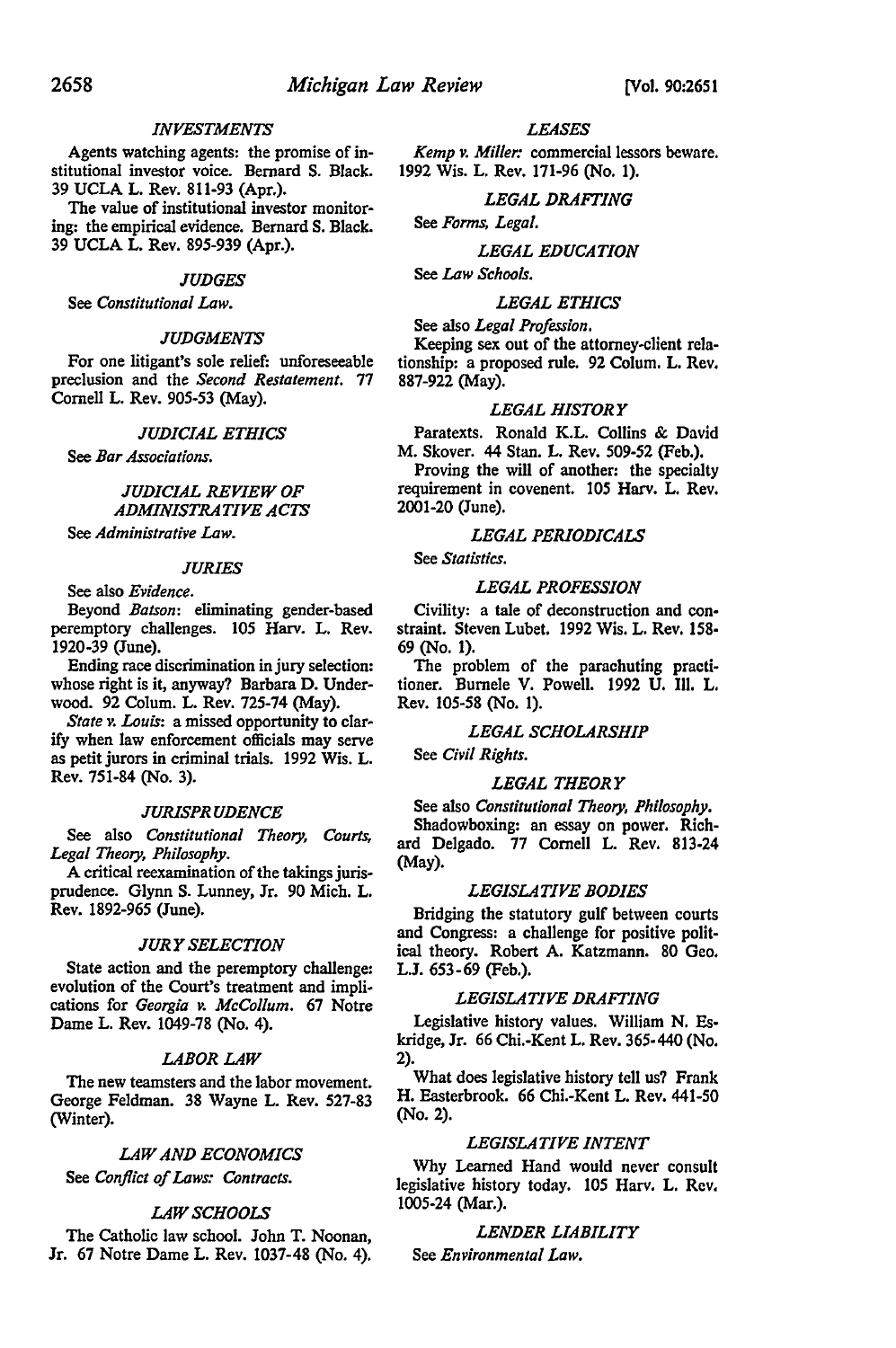## *LIABILITY INSURANCE*

Voluntary intoxication: a defense to intentional injury exclusion clauses in homeowner's policies? 90 Mich. L. Rev. 2113-53 (June).

## *LIMITATION OF ACTIONS*

One statute, one statute of limitations; at last uniformity for section lO(b) claims. 60 U. Cin. L. Rev. 533-63 (Fall).

#### *MARRIAGE*

Constitutional protection for the right to marry: a dissenting view. Earl M. Maltz. 60 Geo. Wash. L. Rev. 949-68 (Apr.).

"Honey, the judge says we're history": abrogating the marital privileges via modern doctrines of marital worthiness. 77 Cornell L. Rev. 843-72 (May).

#### *MARRIED WOMEN*

See *Domestic Relations.* 

#### *MEDICAL ETHICS*

See *Medical Technology.* 

## *MEDICAL JURISPRUDENCE*

See *Genetic Engineering.* 

#### *MEDICAL TECHNOLOGY*

(Com)modifying experience. Scott Altman. Comments by Margaret J. Radin & Nancy A. Davis. 65 S. Cal. L. Rev. 293-371 (Nov.).

Transforming mortality: technology and the allocation of resources. Daniel Callahan. Comments by Norman Daniels & Aaron Wildavsky. 65 S. Cal. L. Rev. 205-53 (Nov.).

## *MOTION PICTURES*

See *Freedom of Speech.* 

#### *MOTOR VEHICLE SEARCHES*

*California v. Acevedo:* the Court establishes one rule to govern all automobile searches and opens the door to another "frontal assault" on the warrant requirement. 67 Notre Dame L. Rev. 1269-86 (No. 4).

## *NATIONAL SECURITY*

The Foreign Intelligence Surveillance Act and standards of probable cause: an alternative analysis. 80 Geo. L.J. 843-71 (Feb.).

## *NONPROFIT CORPORATIONS*

Nonprofit corporations. 105 Harv. L. Rev. 1578-699 (May).

## *OCCUPATIONAL DISEASES*

Cumulative trauma disorders: OSHA's general duty clause and the need for an ergonomics standard. 90 Mich. L. Rev. 2079-112 (June).

## *OCCUPATIONAL SAFETY AND HEALTH*

See *Occupational Diseases.* 

#### *PARTNERSHIPS*

See *Taxation.* 

## *PATENTS*

See also *International Trade, Inventions.* 

The best mode requirement refined: the federal circuit's objective standard, mandate for detail and the penalty for nondisclosure. 37 Wayne L. Rev. 1721-37 (Winter).

#### *PEACE OFFICERS*

See *Juries.* 

#### *PHILOSOPHY*

See also *Constitutional Theory, Feminism.*  Abstraction and authority. Frank H. Eas-

terbrook. 59 U. Chi. L. Rev. 349-80 (Winter). From social contract to hypothetical agree-

ment: consent and the obligation to obey the law. 92 Colum. L. Rev. 651-83 (Apr.).

If ... : counterfactuals in the law. Robert N. Strassfeld. 60 Geo. Wash. L. Rev. 339-416 (Jan.).

Liberating abstraction. Bruce Ackerman. 59 U. Chi. L. Rev. 317-48 (Winter).

Michael Moore's realist approach to law. Brian Bix. 140 U. Pa. L. Rev. 1293-330 (Apr.).

Reflections on Dworkin and the two faces of law. Richard H. Fallon, Jr. 67 Notre Dame L. Rev. 553-85 (No. 3).

Responsibility and the boundaries of the self. Meir Dan-Cohen. 105 Harv. L. Rev. 959-1003 (Mar.).

Richard Rorty and the radical left. 78 Va. L. Rev. 729-57 (Apr.).

Rorty, radicalism, romanticism: the politics of the gaze. Joan C. Williams. 1992 Wis. L. Rev. 131-55 (No. I).

What can you expect from anti-foundationalist philosophers?: a reply to Lynn Baker. Richard Rorty. 78 Va. L. Rev. 719-27 (Apr.).

#### *PLEA BARGAINING*

Plea bargaining as contract. Robert E. Scott & William J. Stuntz. Comments by Frank H. Easterbrook & Stephen J. Schulhofer, and reply by authors. 101 Yale L.J. 1909-2015 (June).

## *POLITICAL SCIENCE*

See also *Corporations, Foreign Law, Freedom of Speech, Politics.* 

Positive political theory in the nineties. Daniel A. Farber & Philip P. Frickey. 80 Geo. L.J. 457-76 (Feb.).

## *POLITICS*

See also *Constitutional Law, Elections, Freedom of Speech, Philosophy.* 

Melodrama and memory. Tania Modleski. 65 S. Cal. L. Rev. 1353-55 (Mar.).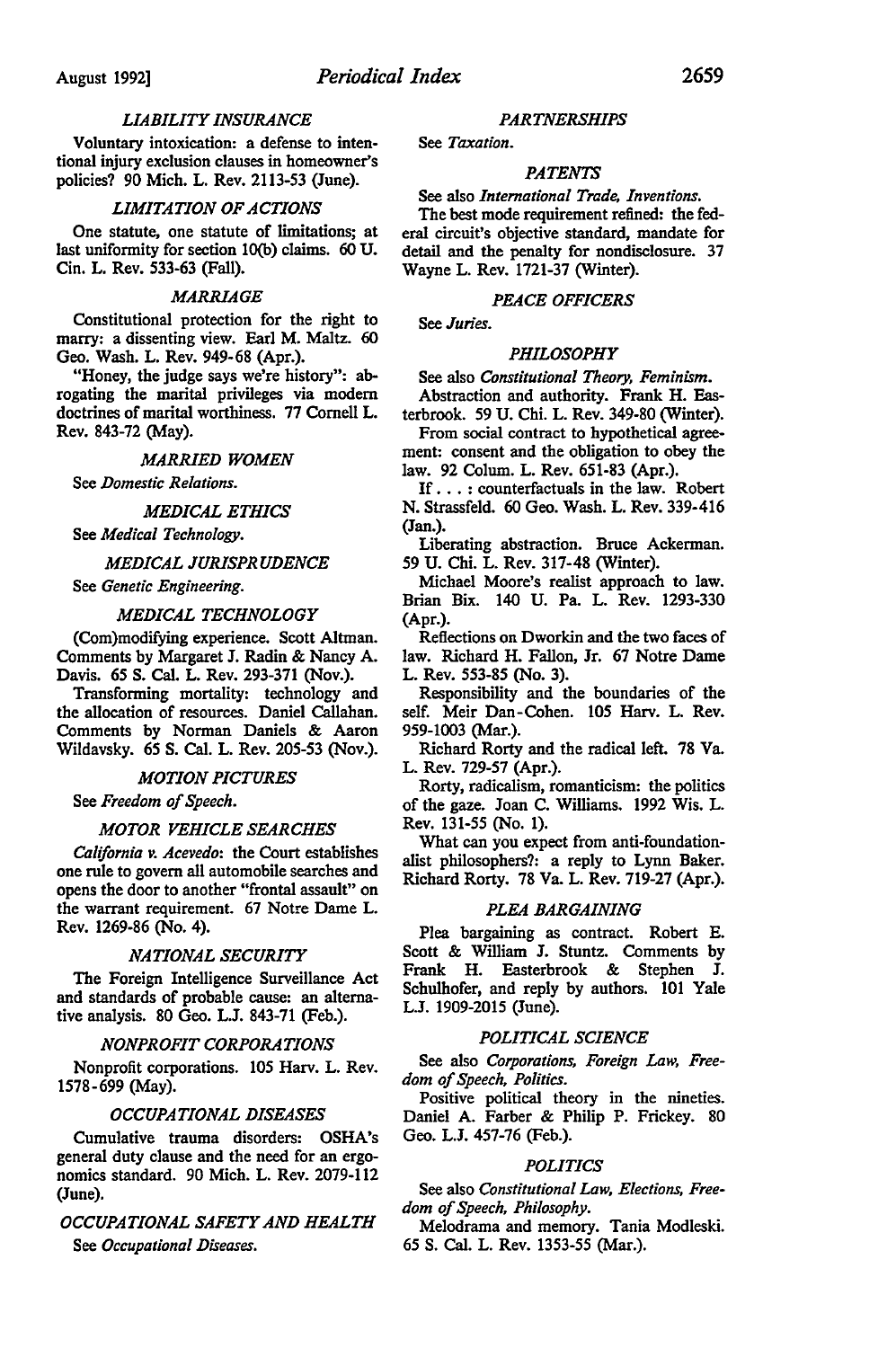October tragedy. Erwin Chemerinsky. 65 S. Cal. L. Rev. 1497-516 (Mar.).

#### *PORNOGRAPHY*

See *First Amendment.* 

## *PRETRIAL PROCEDURE*

See *Civil Procedure.* 

#### *PRICES*

A unified approach to predatory pricing analysis under the Sherman and Robinson-Patman Acts: *A.A. Poultry Farms, Inc. v. Rose Acre Farms, Inc.,* a case against the tide. 76 Minn. L. Rev. 1283-312 (May).

#### *PRIVILEGED COMMUNICATIONS*

The beginning of the end for the psychotherapist-patient privilege. 60 U. Cin. L. Rev. 797-826 (No. 3).

## *PRIVILEGES AND IMMUNITIES*

Immunity under 42 U.S.C. § 1983: interpretive approach and the search for the legislative will. David Achtenberg. 86 Nw. U. L. Rev. 497-549 (Spring).

Reconstructing the Privileges or Immunities Clause. 101 Yale L.J. 1385-474 (May).

## *PROPERTY*

Copy wrong: plagiarism, process, property, and the law. 80 Cal. L. Rev. 513-53 (Mar.).

He thought he was right (but wasn't): property law in Anthony Trollope's *The Eustace Diamonds.* 44 Stan. L. Rev. 879-97 (Apr.).

*International News Service v. Associated Press:* custom and law as sources of property rights in news. Richard A. Epstein. Commentaries by Stephen L. Carter & Lloyd L. Weinreb. 78 Va. L. Rev. 85-147 (Feb.).

Property, speech, and the politics of distrust. Richard A. Epstein. 59 U. Chi. L. Rev. 41-89 (Winter).

## *PROSECUTORS*

See *International Law.* 

#### *PUNITIVE DAMAGES*

An economic analysis of the plaintiff's windfall from punitive damage litigation. 105 Harv. L. Rev. 1900-19 (June).

#### *RACE DISCRIMINATION*

#### See also *Environmental Law, Juries.*

The devaluation of nonwhite community in remedies for subsidized housing discrimination. 140 U. Pa. L. Rev. 1463-503 (Apr.).

Reassessing *Dred Scott:* the possibilities of federal power in the antebellum context. Eric T. Dean, Jr. 60 U. Cin. L. Rev. 713-55 (No. 3).

## *RACES*

See also *First Amendment, Race Discrimination.* 

*Brown* and the Afrocentric curriculum. Sonia R. Jarvis. 101 Yale L.J. 1285-304 (Apr.).

Posner on Duncan Kennedy and racial difference: white authority in the legal academy. Jerome McCristal Culp, Jr. 41 Duke L.J. 1095-114 (Apr.).

"The black community,'' its lawbreakers, and a politics of identification. Regina Austin. 65 S. Cal. L. Rev. 1769-817 (May).

#### *RAPE*

Whither statutory rape laws: of *Michael*  M., the Fourteenth Amendment, and protecting women from sexual aggression. 65 S. Cal. L. Rev. 1933-92 (May).

#### *REFUGEES*

Membership in a particular social group under the Refugee Act of 1980: social identity and the legal concept of the refugee. 92 Colum. L. Rev. 923-53 (May).

#### *RELIGION*

See also *Establishment Clause, Freedom of Religion, Law Schools.* 

A constitutional right of religious exemption: an historical perspective. Philip A. Hamburger. 60 Geo. Wash. L. Rev. 915-48 (Apr.).

Religion and liberal democracy. Kathleen M. Sullivan. 59 U. Chi. L. Rev. 195-223 (Winter).

## *RELIGIOUS ORGANIZATIONS*

See *Law Schools.* 

## *RENTS AND RENT CONTROL*

*Yee v. City of Escondido:* will mobile homes provide an open road for the *No/Ian* analysis? 67 Notre Dame L. Rev. 821-49 (No. 3).

#### *RES JUDICATA*

See *Judgments.* 

#### *RIGHT OF PRIVACY*

Caller ID: privacy protector or privacy invader? 1992 U. Ill. L. Rev. 219-48 (No. 1).

#### *RIGHT TO DIE*

Physician-assisted suicide and the right to die with assistance. 105 Harv. L. Rev. 2021- 40 (June).

#### *RULE OF LAW*

Bias in the evolution of legal rules. Gillian K. Hadfield. 80 Geo. L.J. 583-616 (Feb.).

#### *SCIENCE*

See *Sports.*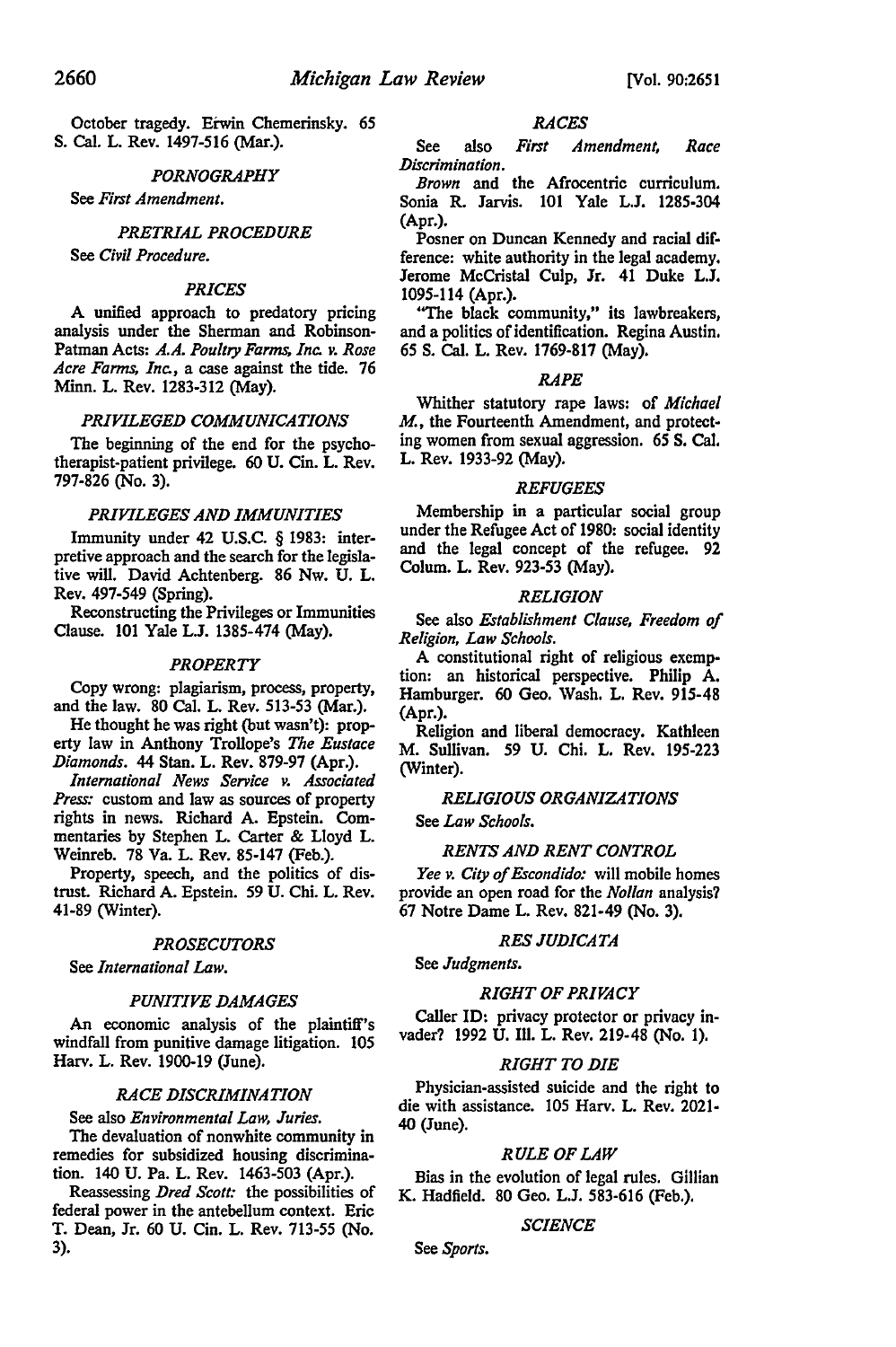See also *Motor Vehicle Searches.*  Search and seizure: sliding scale used to determine reasonableness eroded probable cause in *United States v. Chaidez.* 60 U. Cin. L. Rev. 857-75 (No. 3).

#### *SECURITIES*

See also *Blue Sky Laws.* 

Benign restraint: the SEC's regulation of execution systems. 101 Yale L.J. 1551-75 (May).

Even after *Reves,* securities do not have families: returning to economic and legal realities through a connotative definition of a security. 1992 U. Ill. L. Rev. 249-300 (No. 1).

The fraud-created-the-market theory: the presumption of reliance in the primary issue context. 60 U. Cin. L. Rev. 495-532 (Fall).

Qualitative materiality under the SEC proxy rules and the Fifth Amendment: a disclosure accident waiting to happen or two ships passing in the night? James D. Redwood. 1992 Wis. L. Rev. 315-409 (No. 2).

Rule 14e-3's disclose-or-abstain rule and its validity under section 14(e). 60 U. Cin. L. Rev. 449-93 (Fall).

Securities fraud and the mirage of repose. Lyman Johnson. 1992 Wis. L. Rev. 607-77 (No. 3).

#### *SECURITIES FRAUD*

See *Securities.* 

#### *SENTENCING*

See also *Plea Bargaining.* 

An argument for confrontation under the Federal Sentencing Guidelines. 105 Harv. L. Rev. 1880-99 (June).

Conference on the federal sentencing guidelines. Keynote address by Marvin E. Frankel. Summary of conference. 101 Yale L.J. 2043- 75 (June).

Federal sentencing in the wake of guidelines: unacceptable limits on the discretion of sentencers. Daniel J. Freed. Comments by Donald P. Lay & Dale G. Parent. 101 Yale L.J. 1681-793 (June).

The sentencing guidelines: downward departures based on a defendant's extraordinary family ties and responsibilities. 76 Minn. L. Rev. 957-84 (Apr.).

## *SEPARATION OF POWERS*

See *Constitutional Law, Politics.* 

## *SETTLEMENTS*

See also *Tort Claims Act.* 

Three attorney fee-shifting rules and contingency fees: their impact on settlement incentives. 90 Mich. L. Rev. 2154-89 (June).

## *SEX CRIMES*

Judicial discretion in sexual assault cases after *State v. Pu//izzano:* the Wisconsin Supreme Court giveth, can the Wisconsin legislature taketh away? 1992 Wis. L. Rev. 785-807 (No. 3).

## *SEXUAL HARASSMENT*

See *Politics.* 

## *SOCIOLOGICAL JURISPRUDENCE*

"Just do it": pragmatism and progressive social change. Lynn A. Baker. 78 Va. L. Rev. 697-718 (Apr.).

## *SPORTS*

The technology of perfection: performance enhancement and the control of attributes. Michael H. Shapiro. Comment by Norman Fost. 65 S. Cal. L. Rev. 11-120 (Nov.).

## *STATE LAW*

See also *Administrative Procedure.* 

Annual survey of Michigan law: June 1, 1990 - May 31, 1991. 38 Wayne L. Rev. 587- 1316 (Winter).

Rethinking the aim of the "war on drugs": states' roles in preventing substance abuse by pregnant women. 1992 Wis. L. Rev. 197-232 (No. 1).

State action and the obligation of the states to prevent private harm: the Rehnquist transformation and the betrayal of fundamental commitments. Alan R. Madry. 65 S. Cal. L. Rev. 781-844 (Jan.).

## *STATES' RIGHTS*

See *Constitutional Law.* 

#### *STATISTICS*

Chicago-Kent Law Review Faculty scholarship survey. 66 Chi.-Kent L. Rev. 509-28 (No. 2).

#### *STATUTES*

See also *Legislative Drafting, Patents, Statutory Interpretation.* 

An "internal" critique of Justice Scalia's theory of statutory interpretation. William D. Popkin. 76 Minn. L. Rev. 1133-87 (May).

Marshall's plan: the early Supreme Court and statutory interpretation. 101 Yale L.J. 1607-30 (May).

Retaining the rule of law in a *Chevron*  world. Michael A. Fitts. 66 Chi.-Kent L. Rev. 355-64 (No. 2).

The Shakespeare canon of statutory construction. John Paul Stevens. 140 U. Pa. L. Rev. 1373-87 (Apr.).

When the judge is not the primary official with responsibility to read: agency interpretation and the problem of legislative history. Pe